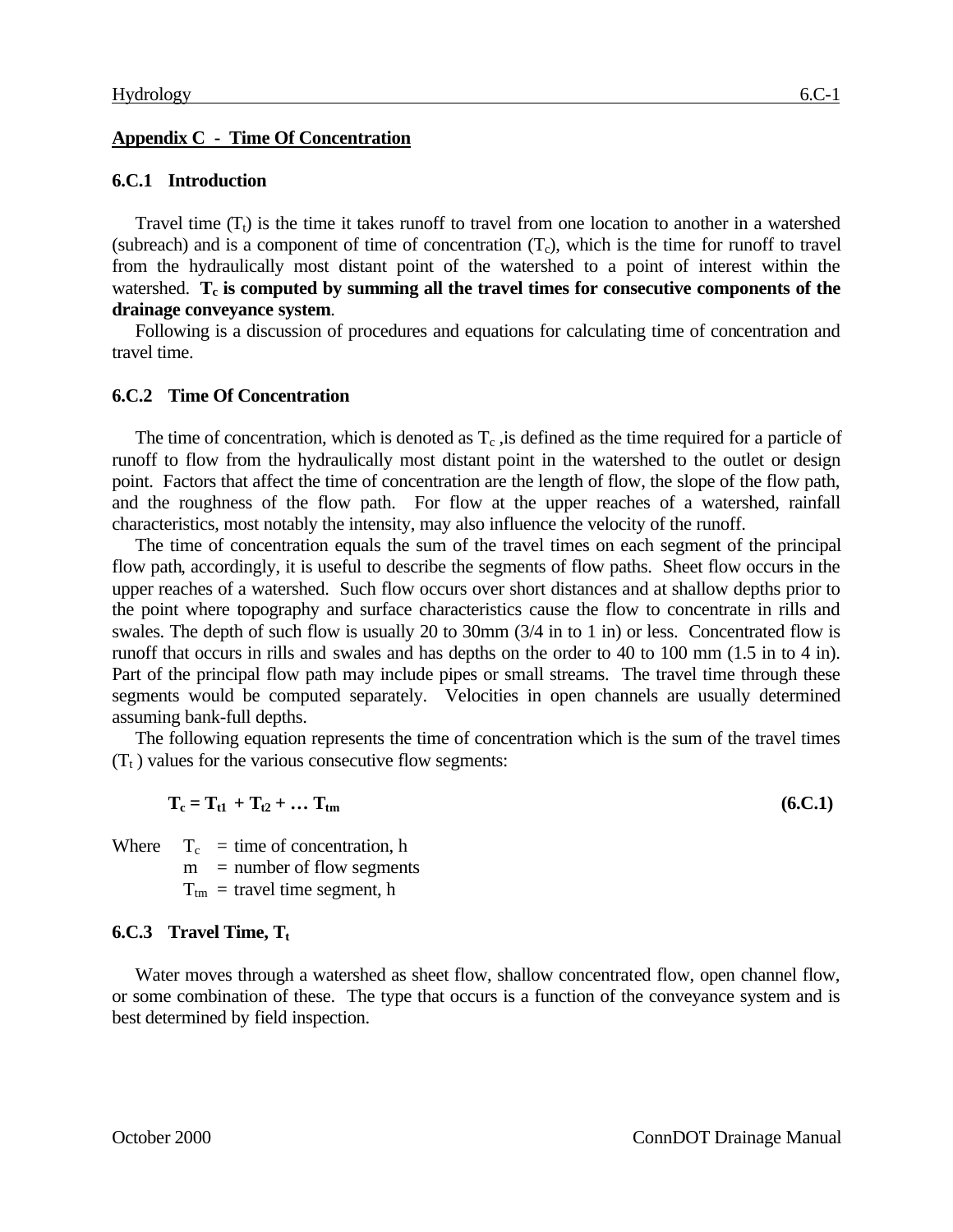#### **6.C.4 Sheet-Flow Travel Time, T<sup>t</sup>**

Sheet flow is a shallow mass of runoff on a plane surface with the depth uniform across the sloping surface. **Typically flow depths will not exceed 30mm (1 in). Such flow occurs over relatively short distances, rarely more than about 91.4m (300 ft), but most likely less than 46m (150 ft)**. Sheet flow rates are commonly estimated using the NRCS TR-55 (1986) variation of the kinematic wave equation:

$$
T_{t} = \frac{0.091(nL)^{0.8}}{P_{2}^{0.5}S^{0.4}} \qquad (T_{t} = \frac{0.007(nL)^{0.8}}{P_{2}^{0.5}S^{0.4}})
$$
 (6.C.2)

Where 
$$
T_t
$$
 = travel time, h

- $n =$  Manning's roughness coefficient (values of n can be obtained from Table C.1)
- $L =$  flow length, m (ft)
- $S =$  slope of the hydraulic grade line (land slope), m/m (ft/ft)
- $P_2$  = 2 year, 24 hour rainfall depth, mm (in) (See Table B-1.)

TR-55 recommends an upper limit of L=91.4m (300 ft) for using Equation 6.C.2, although others have suggested that 91.4m (300 ft) is too long of a flow length for Connecticut so **engineering judgement should be used when selecting the flow length**.

Travel time is the ratio of flow length to flow velocity:

$$
T_t = L/(3600V) \tag{6.C.3}
$$

Where:  $T_t$  = travel time, h

 $L =$  flow length, m (ft)

 $V =$  average velocity, m/s (ft/s)

3600 = conversion factor from seconds to hours.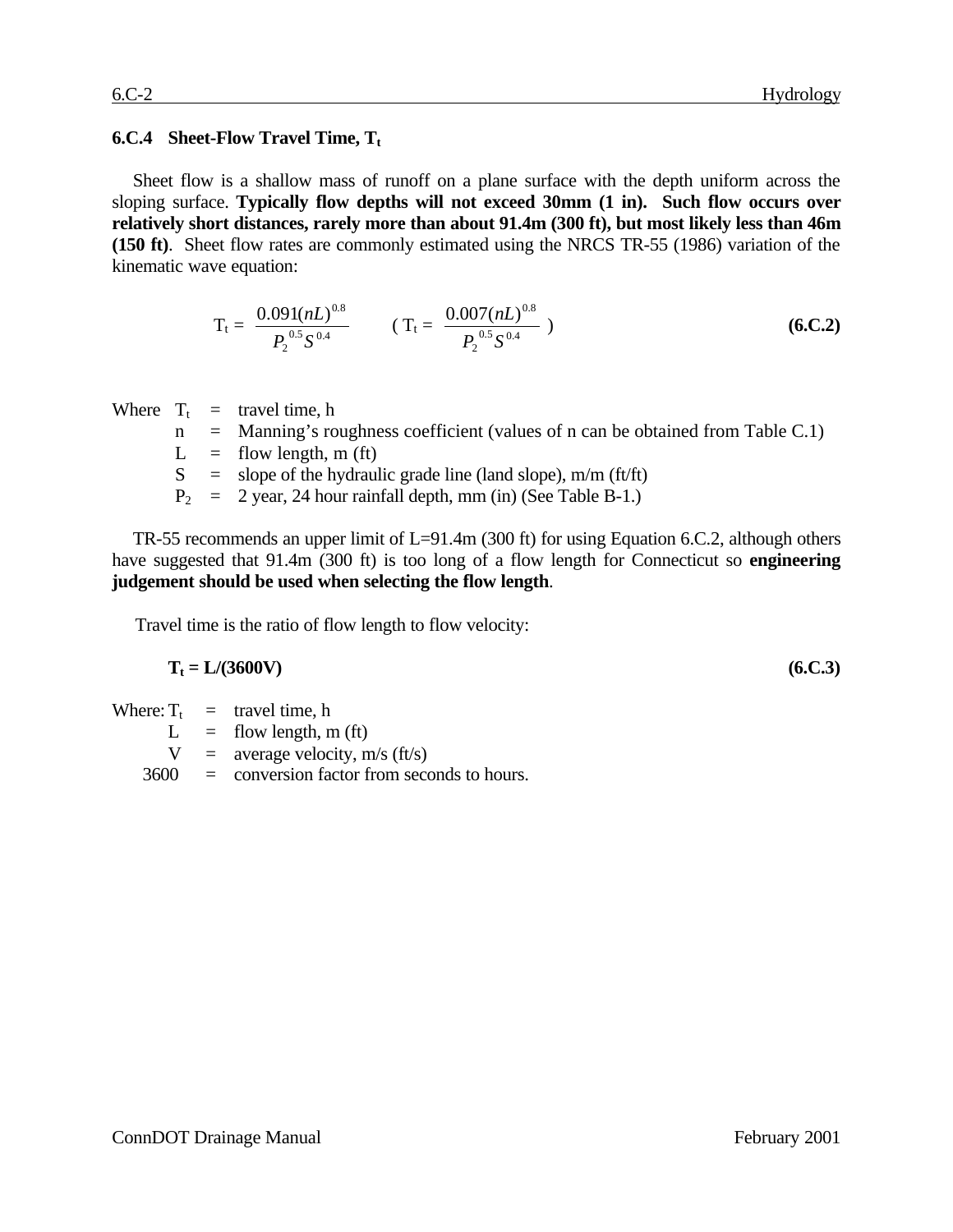| n     | <b>Surface Description</b> |
|-------|----------------------------|
| 0.011 | Smooth asphalt             |
| 0.012 | Smooth concrete            |
| 0.05  | Fallow (no residue)        |
|       | <b>Cultivated soils</b>    |
| 0.06  | Residue cover = $20\%$     |
| 0.17  | Residue cover >20%         |
| 0.13  | Range (natural)            |
|       | <b>Grass</b>               |
| 0.15  | Short grass prairie        |
| 0.24  | Dense grasses              |
| 0.41  | Bermuda grass              |
|       | Woods**                    |
| 0.40  | Light underbrush           |
| 0.80  | Dense underbrush           |

#### **Table C-1 Mannings's Roughness Coefficient (n) for Overland Sheet Flow\***

- \* Values obtained from NRCS TR-55 (1986) and McCuen (1989).
- \*\* When selecting n for woody underbrush, consider cover to a height of about 25mm (1in). This is the only part of the plant cover that will obstruct sheet flow.

### **6.C.5 Shallow Concentrated Flow Travel Time**

After a maximum of 91.4 m (300 ft), sheet flow usually becomes shallow concentrated flow. The average velocity for this flow can be determined from equations 6.C.4 and 6.C.5, in which average velocity is a function of watercourse slope and type of channel.

| <b>Unpaved</b> | $V = 4.9178(s)^{0.5}$ | $(V = 16.1345(s)^{0.5})$                       | (6.C.4) |
|----------------|-----------------------|------------------------------------------------|---------|
| <b>Paved</b>   |                       | $V = 6.1961(s)^{0.5}$ $(V = 20.3284(s)^{0.5})$ | (6.C.5) |

Where:  $V =$  average velocity, m/s (ft/s)

 $s = slope of hyd$ raulic grade line (watercourse slope), m/m (ft/ft)

These two equations are based on the solution of Manning's equation with different assumptions for n (Manning's roughness coefficient) and r (hydraulic radius, m (ft)). For unpaved areas, n is 0.05 and r is 0.12 m (0.4 ft); for paved areas, n is 0.025 and r is 0.06 m (0.2 ft).

After determining average velocity, use equation 6.C.3 to estimate travel time,  $T_t$  for the shallow concentrated flow segment.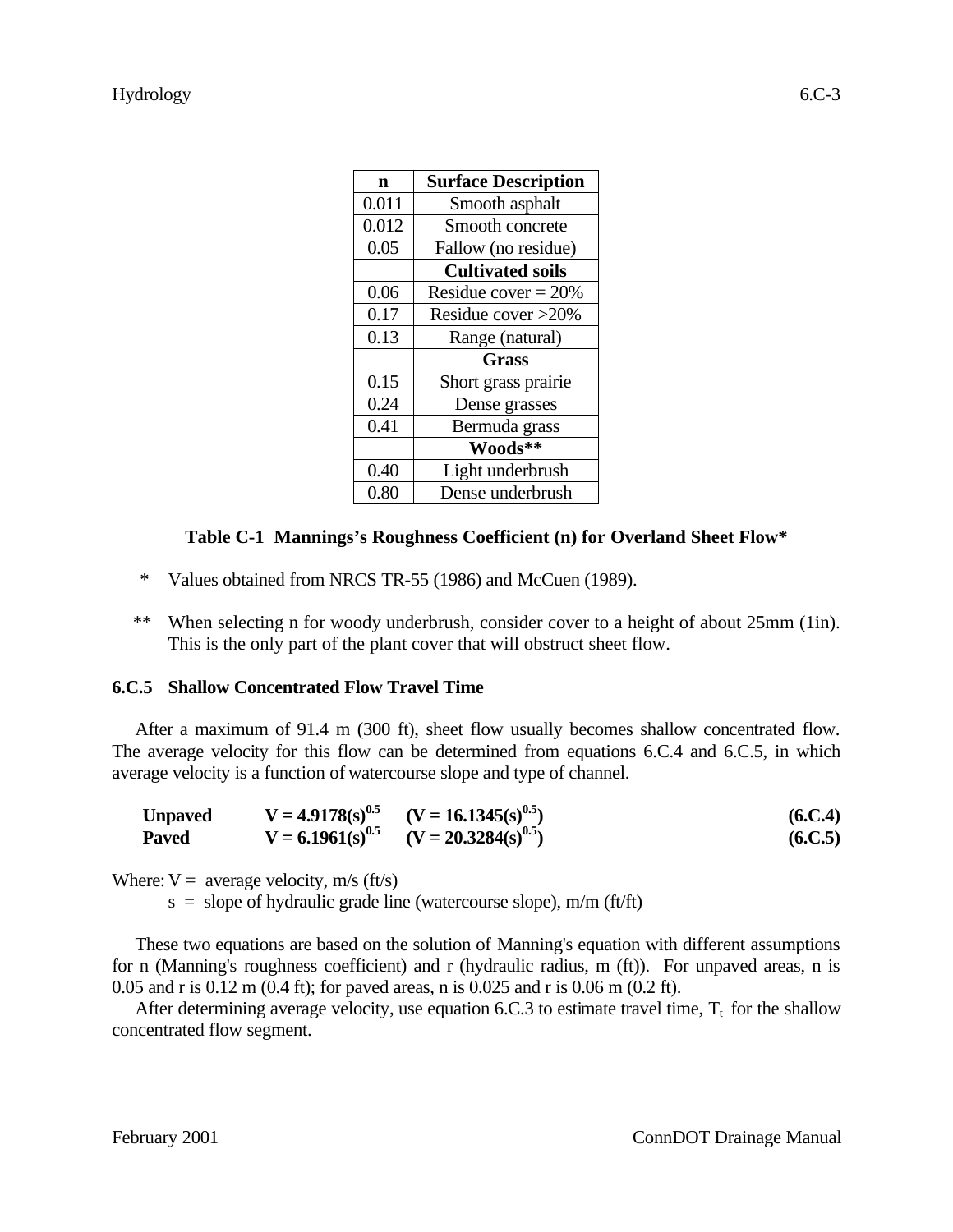#### **6.C.6 Open Channel Flow Travel Time**

Open channels are assumed to begin where surveyed cross section information has been obtained, where channels are visible on aerial photographs, or where blue lines (indicating streams) appear on United States Geological Survey (USGS) quadrangle sheets. Manning's equation or water surface profile information can be used to estimate average flow velocity. Average flow velocity is usually determined for bank-full elevation but may change with respect to stream reach.

Manning's equation is

$$
V = (r^{2/3} s^{1/2})/n \t (V = (1.49r^{2/3} s^{1/2})/n)
$$
\t(6.C.6)

where:  $V =$  average velocity, m/s (ft/s)

- $r =$  hydraulic radius, m (ft) (equal to  $a/p_w$ )
- $a = \csc$  sectional flow area, m<sup>2</sup> (ft<sup>2</sup>)
- $p_w =$  wetted perimeter, m (ft)
- $s = slope of the hydraulic grade line (water course slope), m/m (ft/ft)$
- n = Manning's roughness coefficient (see Appendix A of Chapter 8, Culverts and Table 7-1 of Chapter 7, Channels)

After average velocity is computed using equation 6.C.6,  $T<sub>t</sub>$  for the channel segment can be estimated using equation 6.C.3.

#### **6.C.7 Reservoir Or Lake Flow Travel Time**

Sometimes it is necessary to compute a  $T_t$  for a watershed having a relatively large body of water in the flow path. In such cases,  $T_t$  is computed to the upstream end of the lake or reservoir, and for the body of water the travel time is computed using the equation:

$$
V_{w} = (gD_{m})^{0.5}
$$
 (6.C.7)

Where:  $V_w =$  the wave velocity across the water, m/s (ft/s)

 $g = 9.81 \text{ m/s}^2 (32.2 \text{ ft/s}^2)$ 

 $D_m$  = mean depth of lake or reservoir, m (ft)

Generally,  $V_w$  will be high 2.44 - 9.14 m/s (8-30 ft/s).

One must not overlook the fact that equation 6.C.7 only provides for estimating travel time across the lake and for the inflow hydrograph to the lake's outlet. It does not account for the travel time involved with the passage of the inflow hydrograph through spillway storage and the reservoir or lake outlet. This time is generally much longer and is added to the travel time across the lake. The travel time through lake storage and its outlet can be determined by the storage routing procedures in the Storage Chapter. Equation 6.C.7 can be used for swamps with much open water, but where the vegetation or debris is relatively thick (less than about 25% open water), Manning's equation is more appropriate. For additional discussion of equation 6.C.7 see King's Handbook of Hydraulics, fourth edition, page 8-50, or Elementary Mechanics of Fluids, by Hunter Rouse, John Wiley and Sons, Inc., 1946, page 142.

After wave velocity is computed using equation 6.C.7,  $T<sub>t</sub>$  for the reservoir or lake can be estimated using equation 6.C.3.

#### ConnDOT Drainage Manual **Connucler** Connucler Connucler Connucler Connucler Connucler Connucler Connucler Connucler Connucler Connucler Connucler Connucler Connucler Connucler Connucler Connucler Connucler Connucler Connuc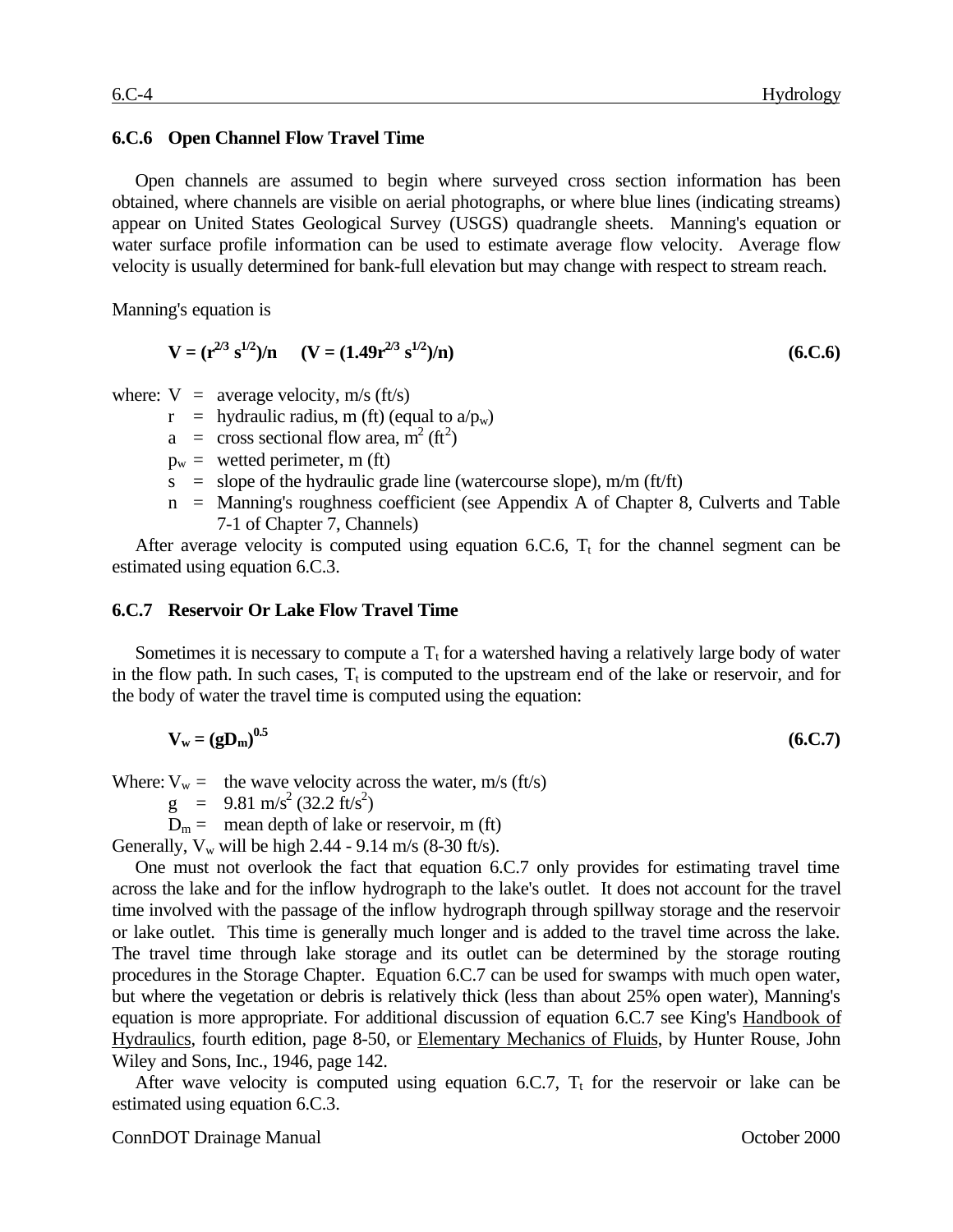# **6.C.8 Limitations**

- Manning's kinematic solution should not be used for sheet flow longer than 91.4 m (300 ft). Equation 6.C.2 was developed for use with the four standard rainfall intensity-duration relationships.
- In watersheds with storm drains, carefully identify the appropriate hydraulic flow path to estimate T<sub>c</sub>. Storm drains generally handle only a small portion of a large event. The rest of the peak flow travels by streets, lawns, and so on, to the outlet. Consult a standard hydraulics textbook to determine average velocity in pipes for either pressure or nonpressure flow.
- A culvert or bridge can act as a reservoir outlet if there is significant storage behind it. Detailed storage routing procedures should be used to determine the outflow through the culvert.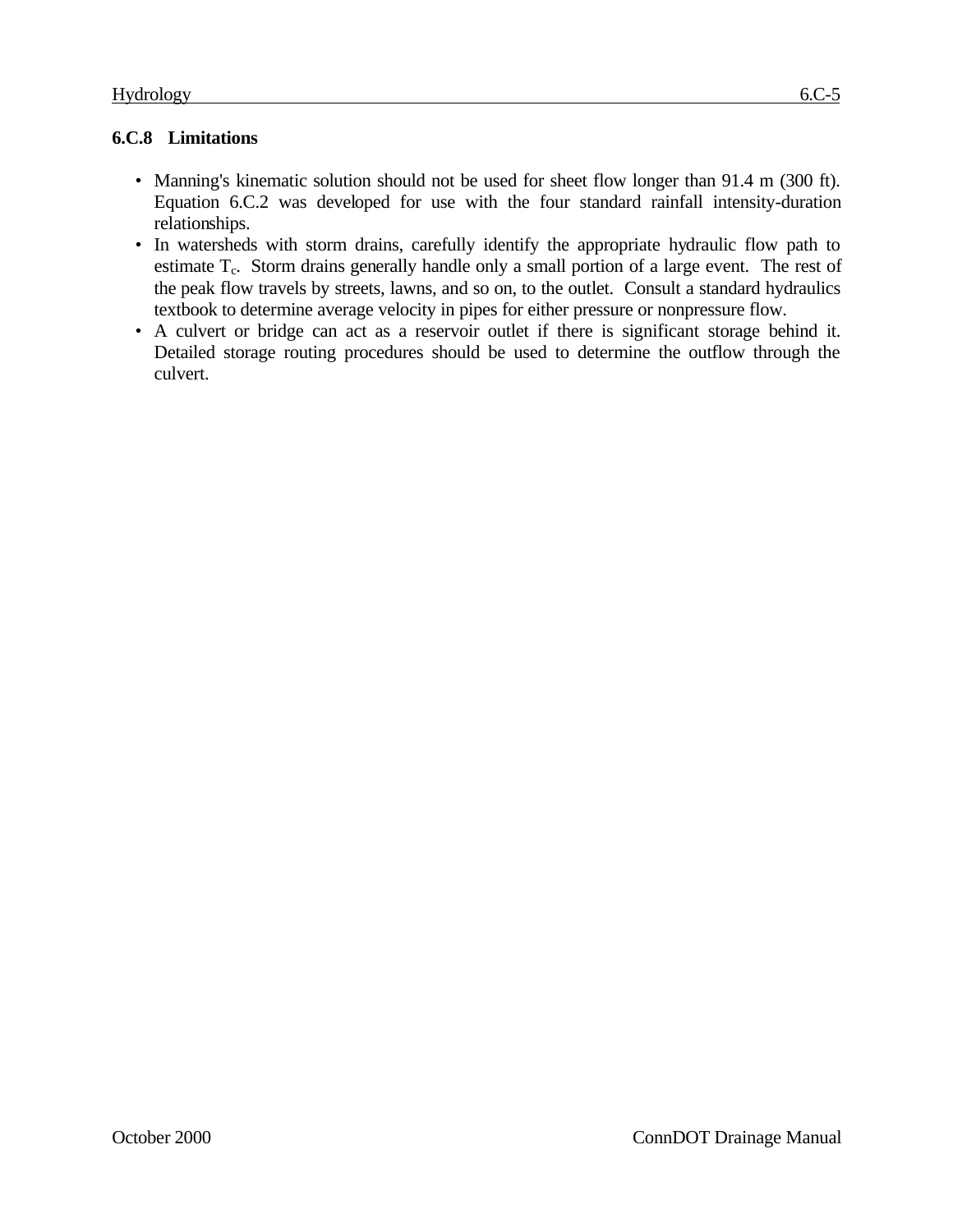# **Time of Concentration Worksheet (Page 1 of 3)**

|              | Project No.                                                                            |                    | By                                                 |        |          |  |
|--------------|----------------------------------------------------------------------------------------|--------------------|----------------------------------------------------|--------|----------|--|
|              |                                                                                        |                    | Checked <u>and</u>                                 |        | Date     |  |
|              | Circle one:<br>Present Developed                                                       |                    |                                                    |        |          |  |
|              | Circle one:<br>metric units                                                            | English units      |                                                    |        |          |  |
|              | NOTES: Space for as many as two segments per flow type can be used for each worksheet. |                    | Must include a map showing travel time flow paths. |        |          |  |
| <u>only)</u> | <b>Sheet flow (Applicable to <math>T_c</math></b> Segment                              | ID                 |                                                    |        |          |  |
| $\mathbf{1}$ | Surface description                                                                    |                    |                                                    |        |          |  |
| 2            | Manning's roughness<br>coeff., n                                                       |                    |                                                    |        |          |  |
| 3            | Flow length, L                                                                         | m(f <sub>t</sub> ) |                                                    |        |          |  |
| 4            | Two-yr 24-hr rainfall, $P_2$ mm (in)                                                   |                    |                                                    |        |          |  |
| 5            | Land slope, s                                                                          | $m/m$ (ft/ft)      |                                                    |        |          |  |
| 6            | Travel Time, $T_t$<br>(Equation 6.C.2) <b>________________________</b>                 | h                  |                                                    |        | $=$      |  |
|              |                                                                                        |                    |                                                    |        |          |  |
|              | <b>Shallow concentrated flow</b>                                                       | Segment<br>ID      |                                                    |        |          |  |
| 7            | Surface description<br>(paved or unpaved)                                              |                    |                                                    |        |          |  |
| 8            | Flow length, L                                                                         | m(f <sub>t</sub> ) |                                                    |        |          |  |
| 9            | Watercourse slope, s                                                                   | $m/m$ (ft/ft)      |                                                    |        |          |  |
| 10           | Average velocity, V<br>(Equation 6.C.4 or 6.C.5)                                       | $m/s$ (ft/s)       |                                                    |        |          |  |
| 11           | Travel Time, $T_t$<br>(Equation 6.C.3) <b></b>                                         | $\mathbf h$        |                                                    | $^{+}$ | $\equiv$ |  |

ConnDOT Drainage Manual Connection Connection Connection Connection Connection Connection Connection Connection Connection Connection Connection Connection Connection Connection Connection Connection Connection Connection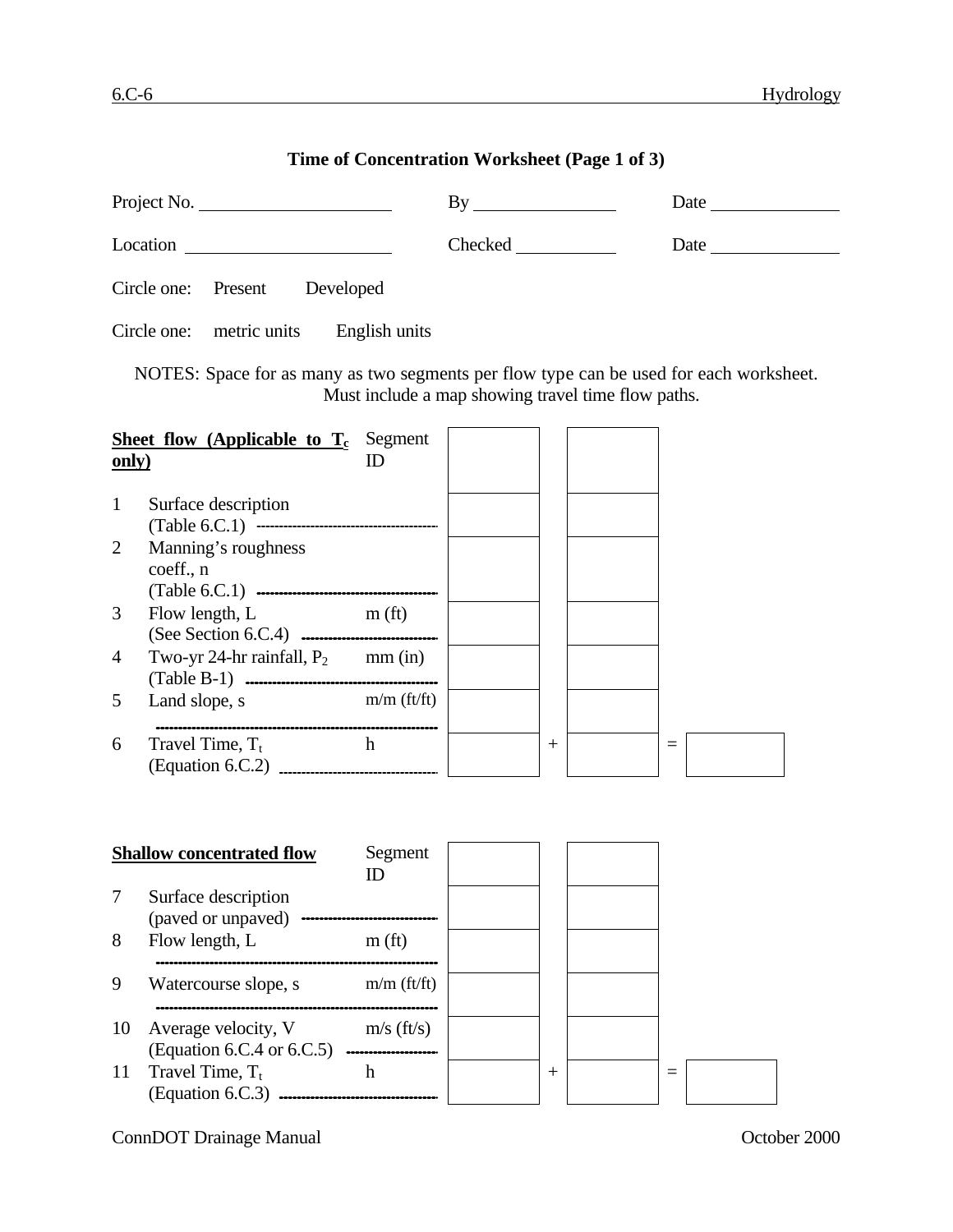# **Time of Concentration Worksheet (Page 2 of 3)**

|    | <b>Channel flow</b>                                                  | Segment            |        |  |  |
|----|----------------------------------------------------------------------|--------------------|--------|--|--|
| 12 | Cross sectional flow area, a $m^2$ (ft <sup>2</sup> )                |                    |        |  |  |
| 13 | Wetted perimeter, $p_w$                                              | m(f <sub>t</sub> ) |        |  |  |
| 14 | Hydraulic radius, $r = a/p_w$                                        | m(f <sub>t</sub> ) |        |  |  |
| 15 | Channel slope, s                                                     | $m/m$ (ft/ft)      |        |  |  |
| 16 | Manning's roughness<br>coeff., $n$ (Table 7-1 &<br>Append. A, Ch. 8) |                    |        |  |  |
| 17 | Average velocity, v<br>$\left(\text{Equation 6.C.6}\right)$          | $m/s$ (ft/s)       |        |  |  |
| 18 | Flow length, L                                                       | m(f <sub>t</sub> ) |        |  |  |
| 19 | Travel Time, $T_t$<br>(Equation 6.C.3)                               | h                  | $^{+}$ |  |  |

ä,

| <b>Channel Section ID</b> |
|---------------------------|
| Schematic                 |
|                           |
|                           |
|                           |
|                           |
|                           |
|                           |
|                           |
|                           |
|                           |

| <b>Channel Section ID</b> |
|---------------------------|
| Schematic                 |
|                           |
|                           |
|                           |
|                           |
|                           |
|                           |
|                           |
|                           |
|                           |